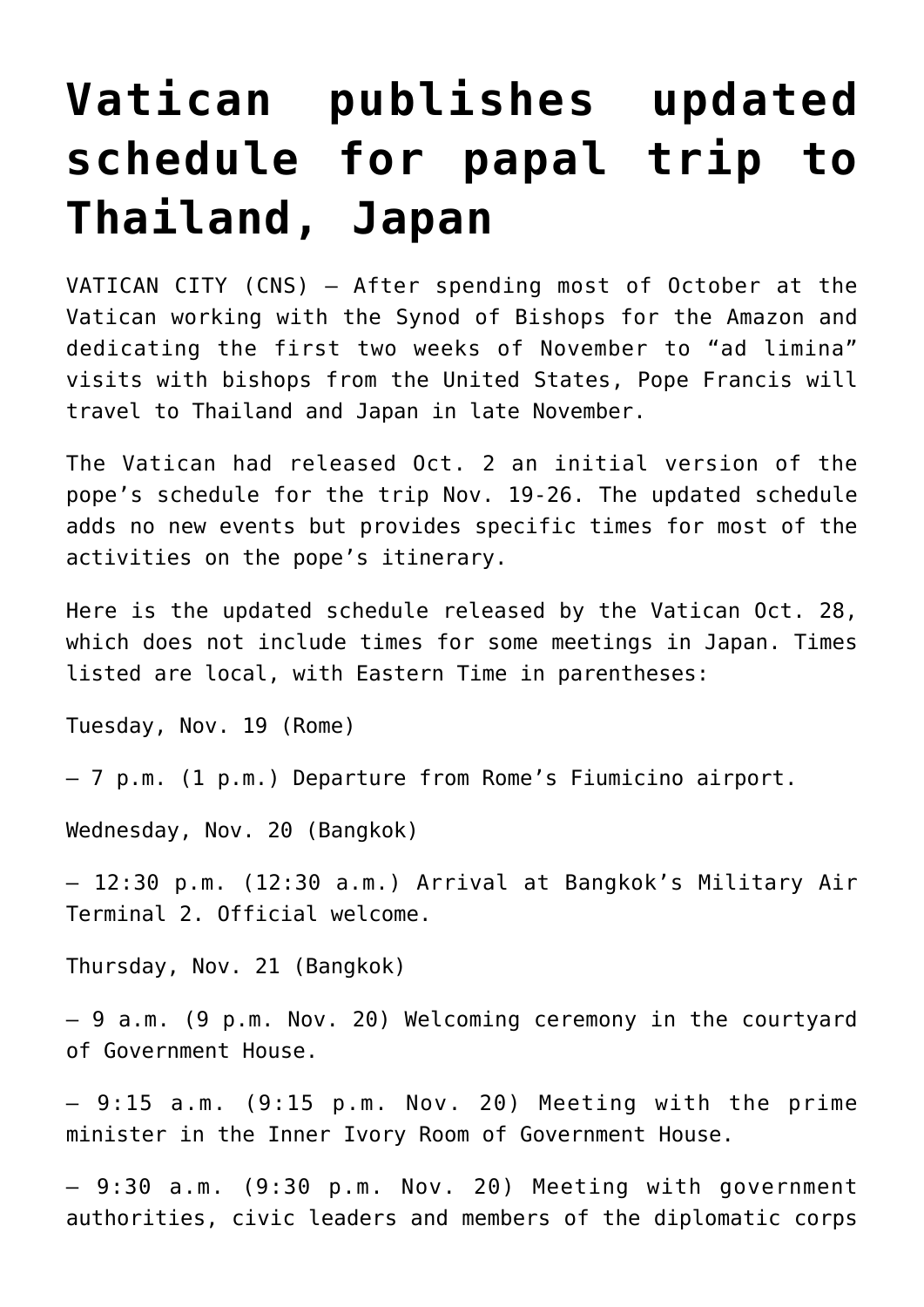in the Inner Santi Maitri Room of Government House. Speech by pope.

— 10 a.m. (10 p.m. Nov. 20) Visit with the Buddhist supreme patriarch of Thailand at the Wat Ratchabophit temple. Greeting by pope.

 $-11:15$  a.m. (11:15 p.m. Nov. 20) Meeting with medical personnel at St. Louis Hospital.

— Noon (12 a.m.) Private visit with the patients and people with disabilities. Greeting by pope.

— Lunch in the apostolic nunciature.

— 5 p.m. (5 a.m.) Private visit with King Maha Vajiralongkorn at the royal palace.

— 6 p.m. (6 a.m.) Mass in National Stadium. Homily by pope.

Friday, Nov. 22 (Bangkok)

— 10 a.m. (10 p.m. Nov. 21) Meeting with priests, religious, seminarians and catechists at St. Peter's parish. Speech by pope.

— 11 a.m. (11 p.m. Nov. 21) Meeting with the bishops of Thailand and with members of the Federation of Asian Bishops' Conferences at the Shrine of Blessed Nicholas Bunkerd Kitbamrung. Speech by pope.

— 11:50 a.m. (11:50 p.m. Nov. 21) Private meeting with members of the Society of Jesus in a room next to the shrine.

— Lunch in the apostolic nunciature.

— 3:20 p.m. (3:20 a.m.) Meeting with Christian leaders and the leaders of other religions at Chulalongkorn University. Speech by pope.

— 5 p.m. (5 a.m.) Mass with young people in Assumption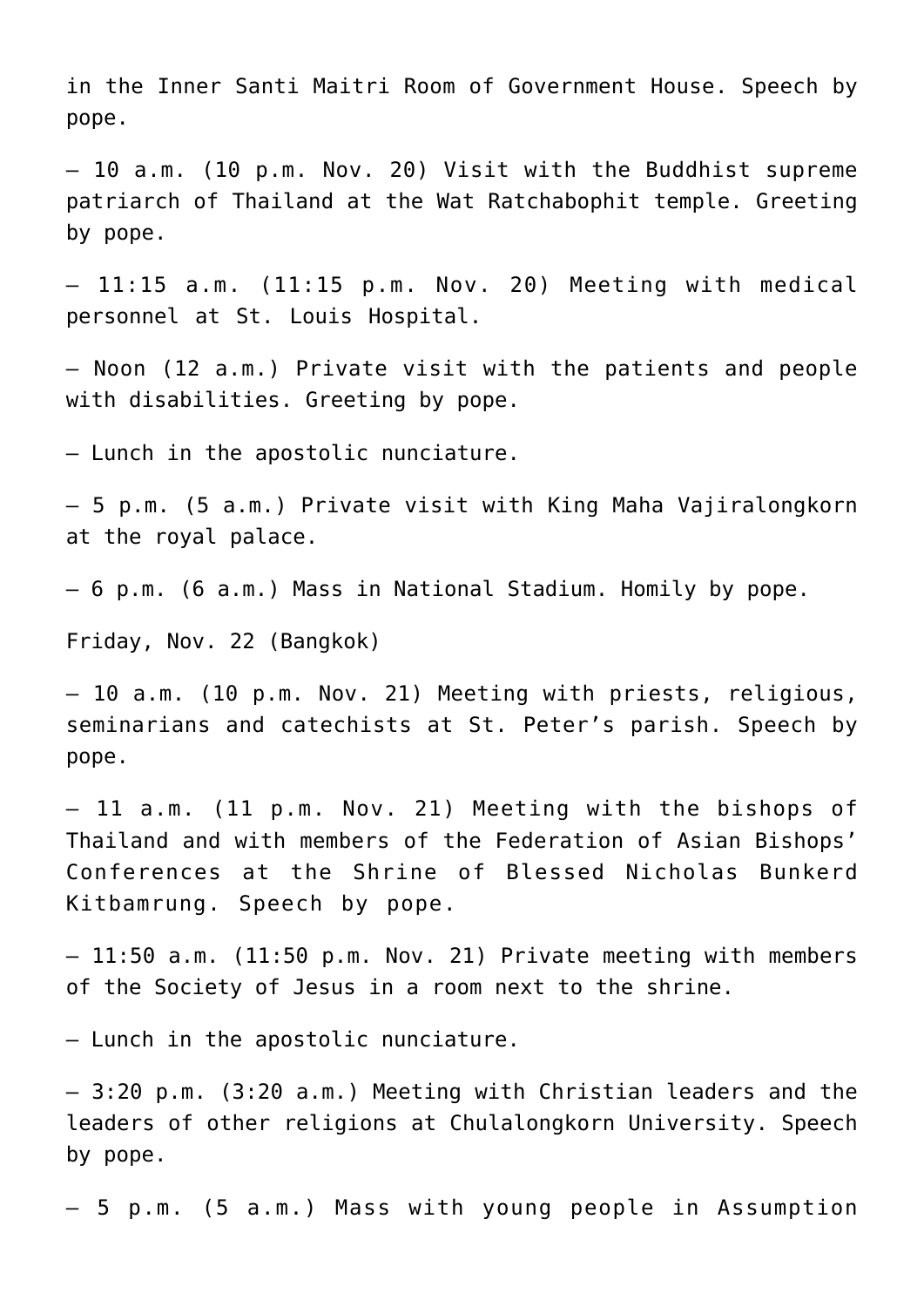Cathedral.

Saturday, Nov. 23 (Bangkok, Tokyo)

— 9:15 a.m. (9:15 p.m. Nov. 22) Farewell ceremony at Bangkok's Military Air Terminal 2.

 $-9:30$  a.m.  $(9:30$  p.m. Nov. 22). Departure for Tokyo.

— 5:40 p.m. (3:40 a.m.) Arrival at Tokyo's Haneda Airport and welcoming ceremony.

— 6:30 p.m. (4:30 a.m.) Meeting with the bishops of Japan at the apostolic nunciature. Speech by pope.

Sunday, Nov. 24 (Tokyo, Nagasaki, Hiroshima, Tokyo)

 $-7:20$  a.m.  $(5:20$  p.m. Nov. 23) Departure by plane for Nagasaki.

 $-9:20$  a.m.  $(7:20$  p.m. Nov. 23) Arrival at the Nagasaki airport.

— 10:15 a.m. (8:15 p.m. Nov. 23) Message about nuclear weapons at Atomic Bomb Hypocenter Park. Message by pope.

— 10:45 a.m. (8:45 p.m. Nov. 23) Homage to the holy martyrs at the martyrs' monument on Nishizaka Hill. Greeting by pope.

— Lunch at the archbishop's residence.

— 2 p.m. (Midnight) Mass at the Nagasaki baseball stadium. Homily by pope.

— 4:35 p.m. (2:35 a.m.) Departure by plane for Hiroshima.

— 5:45 p.m. (3:45 a.m.) Arrival at the Hiroshima airport.

— 6:40 p.m. (4:40 a.m.) Meeting for peace at the Hiroshima Peace Memorial. Message by pope.

 $-8:25$  p.m. (6:25 a.m.) Departure by plane to Tokyo.